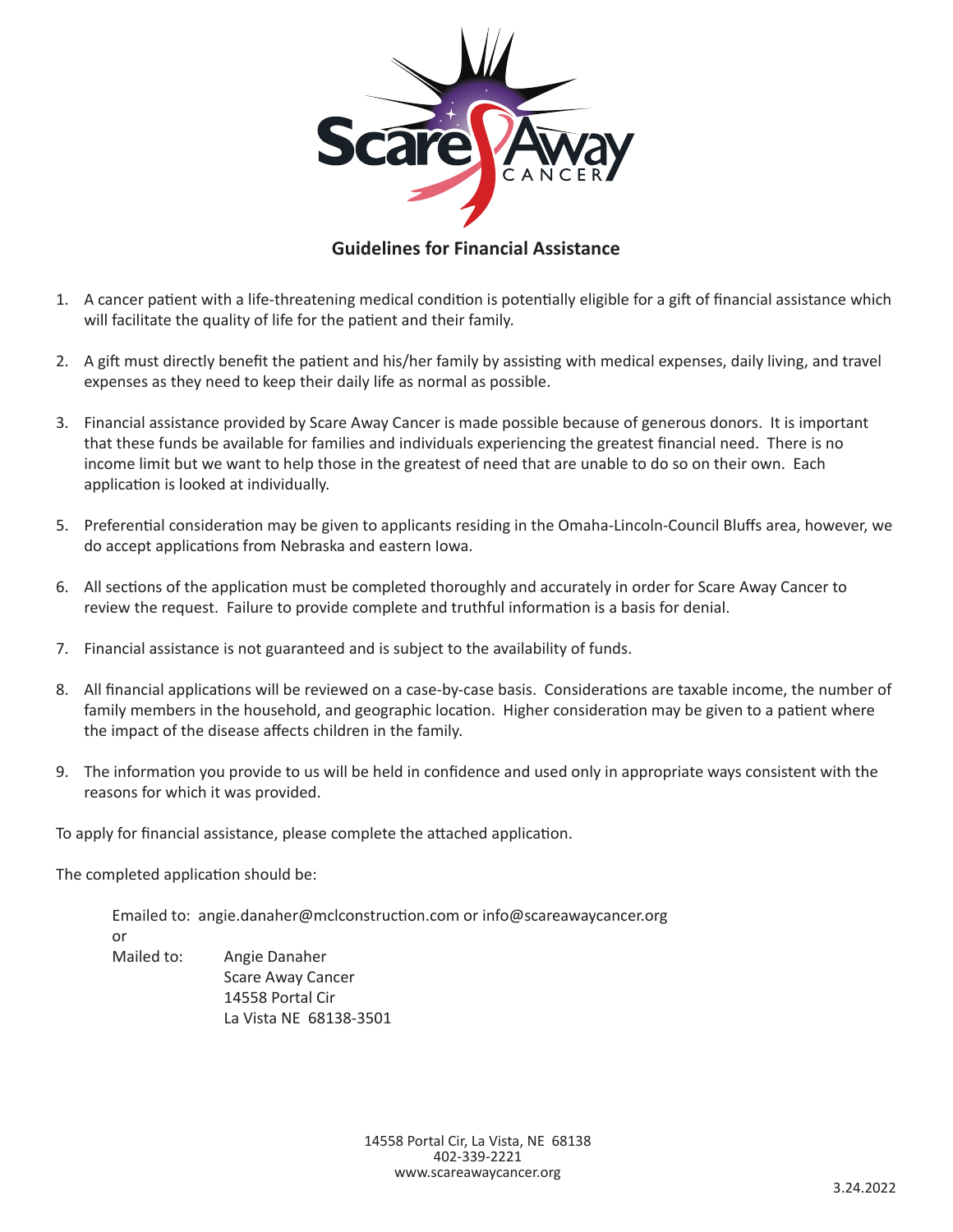

Today's Date: \_\_\_\_\_\_\_\_\_\_\_\_\_\_\_\_

**APPLICATION**

*Please print all information clearly when completing the application.*

#### **PATIENT INFORMATION**

| First Name:                                                                                                                                 |                        | $M!$ :          |                  | Last Name:                          |             |     |  |  |  |
|---------------------------------------------------------------------------------------------------------------------------------------------|------------------------|-----------------|------------------|-------------------------------------|-------------|-----|--|--|--|
| Address:                                                                                                                                    |                        |                 |                  | City, State, Zip:                   |             |     |  |  |  |
| Cell Phone:<br>Phone (home):<br>(phone of parent or quardian if patient is a minor)                                                         |                        |                 |                  |                                     | Work Phone: |     |  |  |  |
| Date of Birth:                                                                                                                              |                        |                 | Male  <br>Female |                                     |             |     |  |  |  |
| If patient is a minor (under 18), name(s) of parent(s) or guardian(s):                                                                      |                        |                 |                  |                                     |             |     |  |  |  |
| Marital Status: Married $\Box$<br>Single<br>Divorced $\Box$<br>Widow(er) $\sqrt{\phantom{a}}$<br>Separated  <br>Cohabitate                  |                        |                 |                  |                                     |             |     |  |  |  |
| <b>MEDICAL INFORMATION</b> (This section must be completed by your oncology nurse, doctor, or hospital patient navigator or social worker.) |                        |                 |                  |                                     |             |     |  |  |  |
| Date of Diagnosis:                                                                                                                          | <b>Primary Cancer:</b> |                 |                  | <b>Current Stage:</b>               |             |     |  |  |  |
| New Diagnosis: Yes<br>No l                                                                                                                  | Recurrence: Yes        | No <sub>1</sub> |                  | Is patient in active treatment? Yes |             | Nol |  |  |  |
| Types of treatments received in the past twelve (12) months:                                                                                |                        |                 |                  |                                     |             |     |  |  |  |
| Chemotherapy $\Box$<br>Radiation $\Box$<br>Surgery $\Box$<br>Hormonal                                                                       |                        |                 |                  |                                     |             |     |  |  |  |
| Palliative Care $\Box$<br>Bone Marrow/Stem Cell Transplant                                                                                  |                        |                 |                  |                                     |             |     |  |  |  |
| HEALTHCARE PROFESSIONAL (Oncology Nurse, Doctor, or Hospital Patient Navigator/Social Worker)                                               |                        |                 |                  |                                     |             |     |  |  |  |
| Healthcare Professional Name:                                                                                                               |                        |                 |                  | City, State, Zip:                   |             |     |  |  |  |
| Hospital/Clinic:                                                                                                                            |                        |                 | Phone:           |                                     |             |     |  |  |  |
| Address:                                                                                                                                    |                        |                 | Email:           |                                     |             |     |  |  |  |
|                                                                                                                                             |                        |                 |                  |                                     |             |     |  |  |  |

Healthcare Professional Signature: \_\_\_\_\_\_\_\_\_\_\_\_\_\_\_\_\_\_\_\_\_\_\_\_\_\_\_\_\_\_\_\_\_\_\_\_\_\_\_\_\_\_\_\_\_\_\_\_\_\_\_\_\_\_\_\_\_\_\_\_\_\_\_\_\_\_\_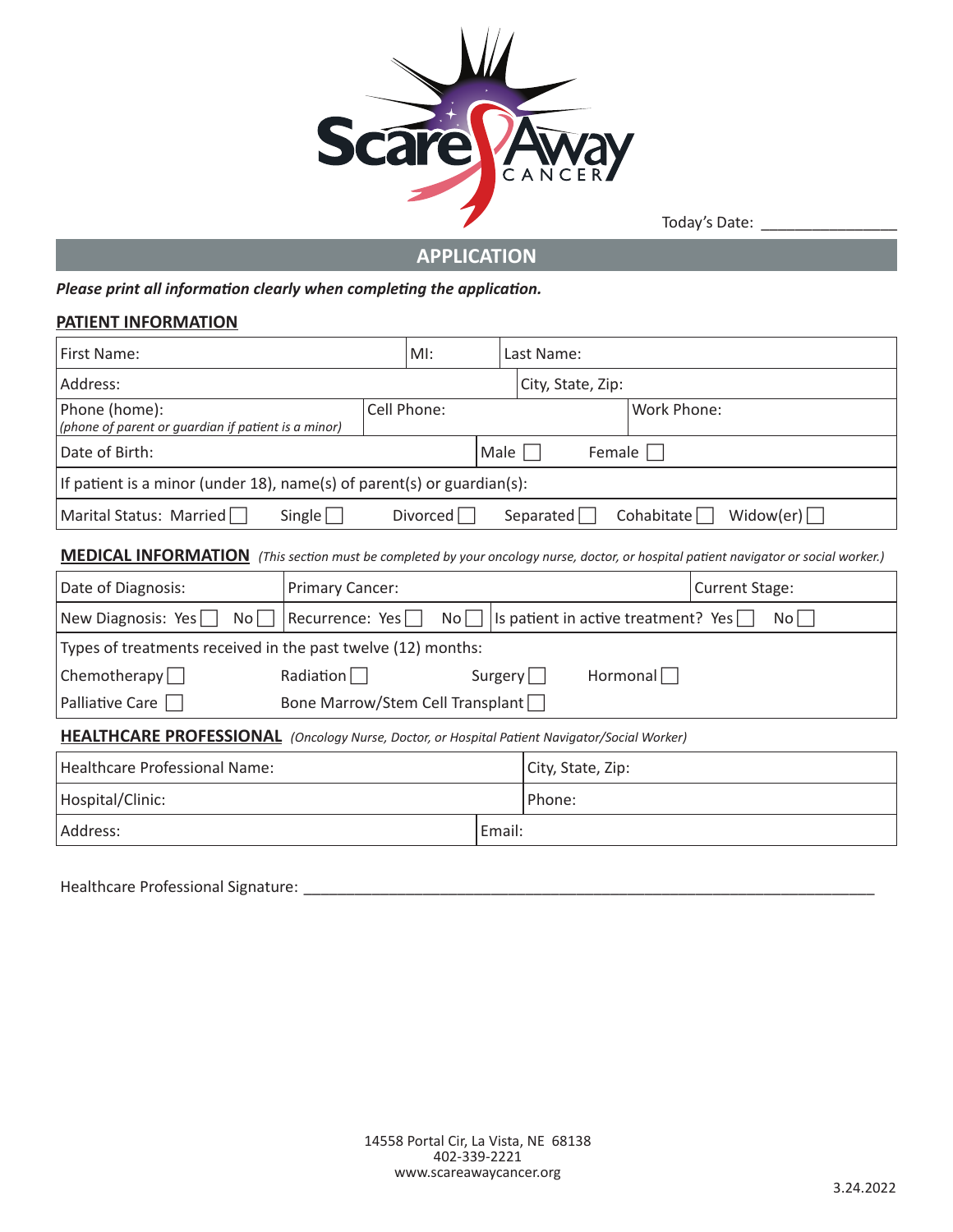

**APPLICATION**

|                                                                                                       | <b>HOUSEHOLD FINANCIAL INFORMATION</b> (Please do not leave any information blank.) |                                                                      |                                        |  |  |
|-------------------------------------------------------------------------------------------------------|-------------------------------------------------------------------------------------|----------------------------------------------------------------------|----------------------------------------|--|--|
| Are you currently: Employed $\Box$<br>(parent(s)/guardian(s) if patient is a minor)                   | Retired $\Box$                                                                      | Student $\Box$<br>Other $\Box$                                       |                                        |  |  |
| Number of immediate family members in the household:<br>(please list family members below)            |                                                                                     |                                                                      |                                        |  |  |
| Name: __________________________________ DOB: ____<br>Relationship: Spouse<br>Other (please explain): | Child $\Box$<br>Partner $\Box$                                                      | Relationship: Spouse $\Box$<br>Other (please explain):               | Child $\Box$<br>Partner $\Box$         |  |  |
| Relationship: Spouse $\Box$<br>Other (please explain):                                                | DOB:<br>Child $\Box$<br>Partner $\Box$                                              | Relationship: Spouse $\Box$<br>Other (please explain):               | DOB:<br>Child $\Box$<br>Partner $\Box$ |  |  |
| Relationship: Spouse $\square$<br>Other (please explain):                                             | DOB:<br>Child $\Box$<br>Partner $\Box$                                              | Name: DOB:<br>Relationship: Spouse $\Box$<br>Other (please explain): | Child $\Box$<br>Partner $\Box$         |  |  |
| Monthly Household Income Sources (please list all that apply)                                         |                                                                                     |                                                                      |                                        |  |  |
| Salary:                                                                                               | \$                                                                                  | Alimony:                                                             | \$                                     |  |  |
| Pension:                                                                                              | \$                                                                                  | Child Support:                                                       | \$                                     |  |  |
| Social Security (retirement):                                                                         | \$                                                                                  | Unemployment:                                                        | \$                                     |  |  |
| Short-Term Disability:                                                                                | \$                                                                                  | <b>Public Assistance:</b>                                            | \$                                     |  |  |
| SSI:                                                                                                  | \$                                                                                  | Family/Friends Support:                                              | \$                                     |  |  |
| SSD (disability:                                                                                      | $\zeta$                                                                             | Other:                                                               | \$                                     |  |  |
| <b>Monthly Household Expenses</b>                                                                     |                                                                                     |                                                                      |                                        |  |  |
| Mortgage/Rent: \$                                                                                     |                                                                                     | <b>Medical Bills:</b>                                                | \$                                     |  |  |
| Is mortgage/lease in your name?                                                                       |                                                                                     | Auto insurance:                                                      | \$                                     |  |  |
| $\Box$ Yes<br>$\Box$ No, explain:                                                                     |                                                                                     | Childcare:                                                           | \$                                     |  |  |
| Utilities:                                                                                            | \$                                                                                  | Gas:                                                                 | \$                                     |  |  |
| \$<br>Home/Renter's Insurance:                                                                        |                                                                                     | Groceries:                                                           | \$                                     |  |  |
| \$<br>Car Payments:                                                                                   |                                                                                     | Cell Phone(s):                                                       | \$                                     |  |  |
| \$<br>Health Insurance:                                                                               |                                                                                     | Other (specify):                                                     | \$                                     |  |  |
| \$<br>Cable/Internet/Phone:                                                                           |                                                                                     | Other (specify:                                                      | \$                                     |  |  |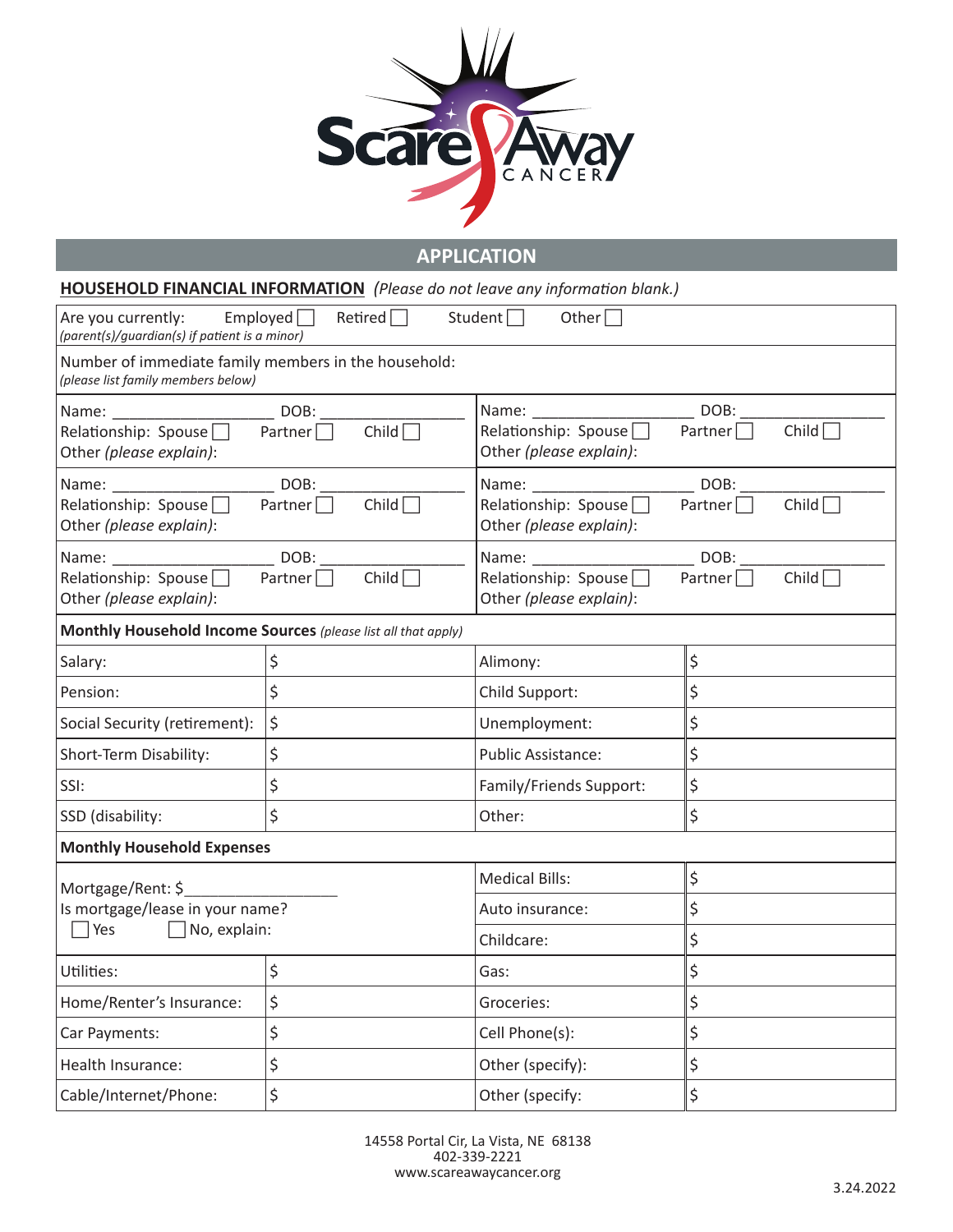

# **APPLICATION**

How did you hear about Scare Away Cancer?

Please elaborate on your individual situation of need (tell us your story). Please use additional space and/or include photos if you so desire.